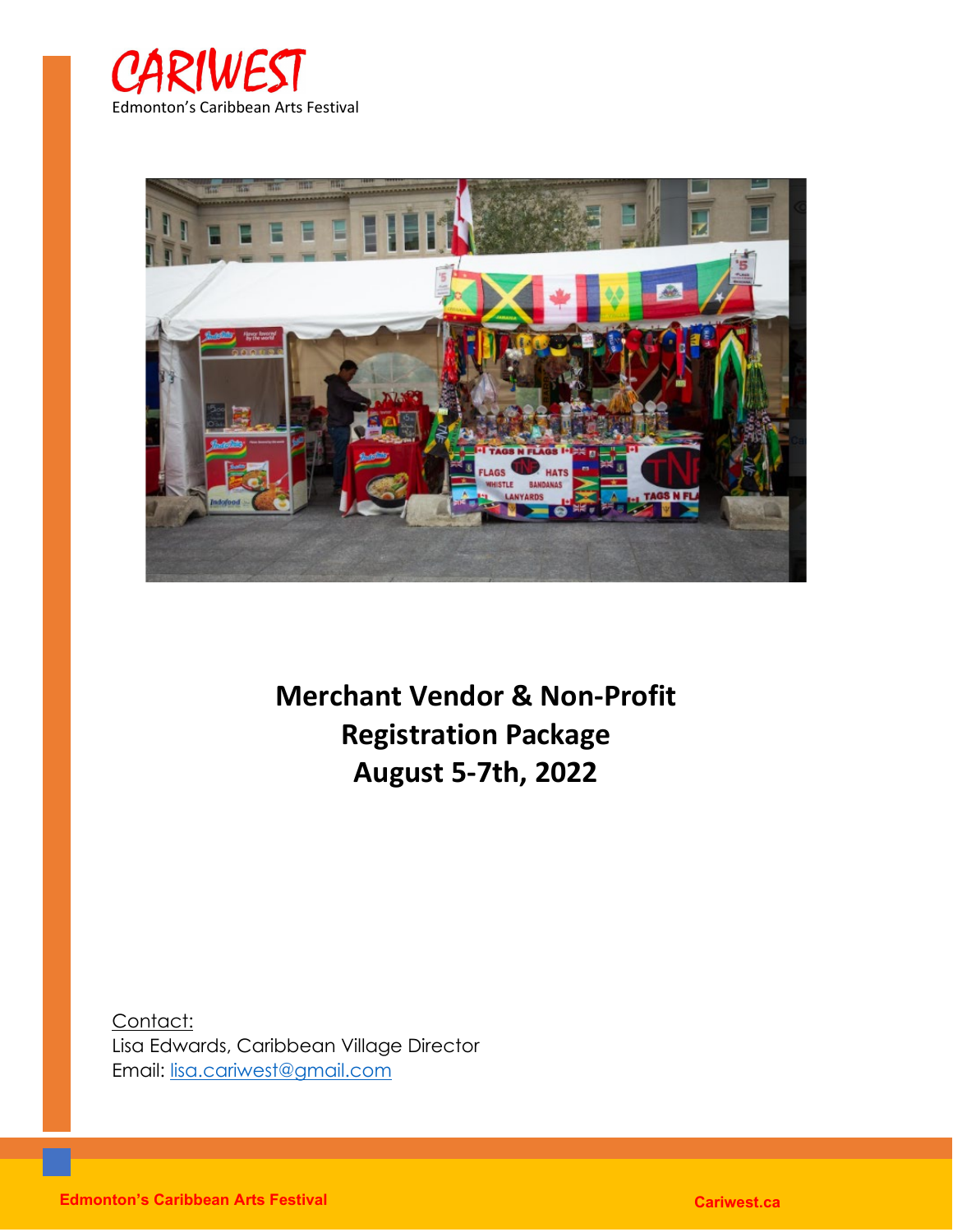

## **What Is Cariwest?**

Cariwest is one of Edmonton's most colorful and vibrant festivals! Produced by The Western Carnival Development Association, Cariwest provides a platform to share popular Caribbean music, cuisine and carnival culture with Western Canadians. This year, 38th annual Cariwest Caribbean Arts Festival takes place on the streets of downtown Edmonton and Churchill Square August 5th – 7th.

The 3-day event attracts approximately 60,000 Festival goers. It includes a Friday Night Costume Extravaganza, a Saturday Carnival Parade and Caribbean Village. Festival goers will enjoy live entertainment, delicious cuisine, and a Caribbean Marketplace. Cariwest presents an excellent opportunity for individual vendors and non-profit groups to connect with the Edmonton community.

We are accepting applications from vendors interested in participating in this year's Festival. The number of spots granted this year are limited. While we will give special consideration to those who participated last year, preference will be given to those who register and pay their fees early. Our policy is to choose those concessions which are visually appealing and also those that market merchandise that specifically represent Caribbean culture.

Please note all applications are vetted with the Board of Directors for approval. You will receive an email advising whether you were successful in your application to be a vendor. We thank you for your interest in being a part of the Cariwest Festival.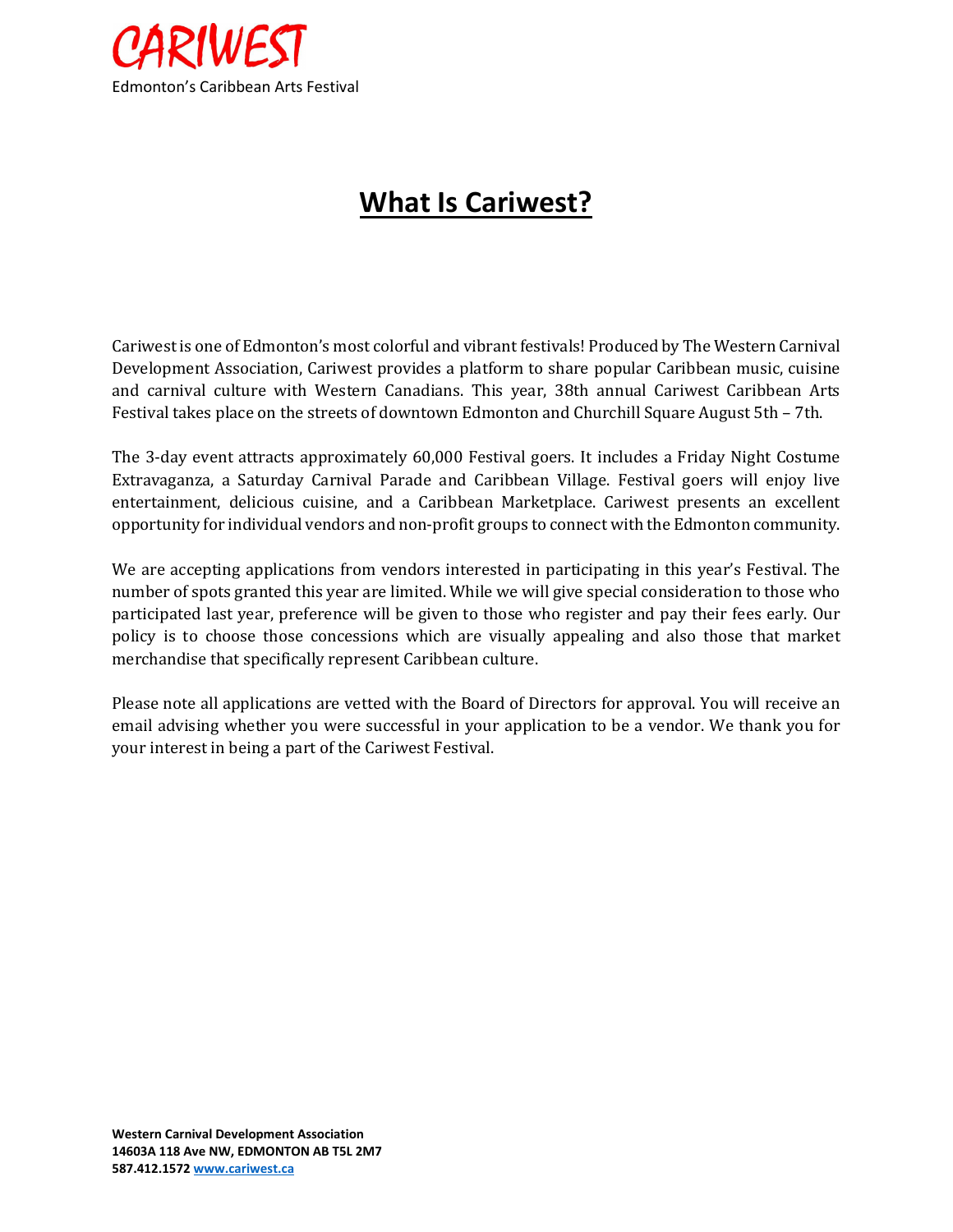

## **Cariwest Caribbean Village Location and Logistics**

**Churchill Square** in downtown Edmonton is the location for the 2022 Cariwest Festival. Merchant vendors will be located on the square.

#### **Festival hours of operation**

- $\bullet$  Friday, August 5<sup>th</sup>: 11:00 am  $-$  11:00 pm
- Saturday, August  $6^{th}$ : 11:00 am 11:00 pm
- Sunday, August  $7<sup>th</sup>$ : 11:00 am 9:00 pm

#### **Vendor Set up Schedule**

- Vendors will have access to its site commencing the morning of **Thursday August 4th.** A specific Load Schedule will be provided to each Vendor at the final Vendor Meeting in July. Set-up must be completed by **Friday** August 5th at 8:30am.
- An inspection of the booth by WCDA and Fire Department will be held on **August 5th at 9:30am**  before opening sales at **11:00am**
- Tear down of booths begin at **9:00pm on Sunday, August 7th** Should Vendors be observed taking down prior to 9:00 pm on Sunday August 7th, the deposit will not be refunded.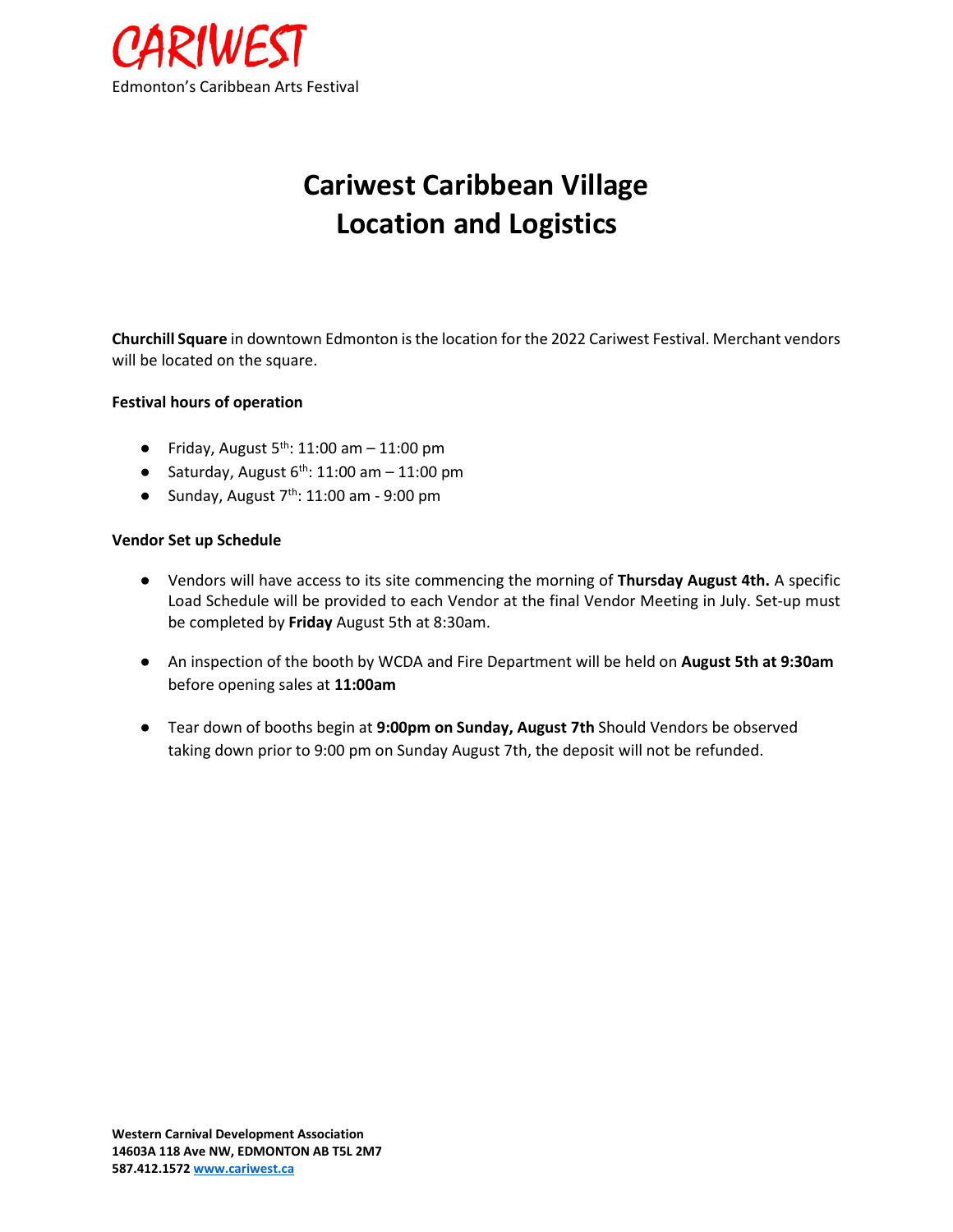

## **Merchant & Not for Profit Vendor Fees & Due Dates**

| Vendor<br><b>Type</b>                                      | <b>Fee Type</b>                                                     | <b>Amount</b>             | <b>Due Date</b> |
|------------------------------------------------------------|---------------------------------------------------------------------|---------------------------|-----------------|
|                                                            |                                                                     |                           |                 |
|                                                            | Deposit                                                             | *150.00                   | May 15, 2022    |
|                                                            | <b>Vendor Fees</b>                                                  | 500.00                    | June 10, 2022   |
| <b>Merchant &amp; Not For Profit</b><br><b>Vendor Fees</b> | <b>Total</b>                                                        | 650.00                    |                 |
|                                                            |                                                                     |                           |                 |
|                                                            | <b>Additional Tables (each)</b>                                     | 25.00                     | June 10, 2022   |
|                                                            | <b>Additional Chairs (each)</b>                                     | 5.00                      | June 10, 2022   |
|                                                            |                                                                     |                           |                 |
| Payments to be made to:                                    |                                                                     | <b>Method of Payment:</b> |                 |
|                                                            | <b>Certified Cheque</b><br>$\bullet$                                |                           |                 |
| <b>Western Carnival Development</b><br>Association         | Money Order<br>$\bullet$                                            |                           |                 |
|                                                            | Email Money Transfer to ap.cariwest@gmail.com<br>$\bullet$          |                           |                 |
|                                                            | Credit Card - Note a 2.75% service fee will be charged<br>$\bullet$ |                           |                 |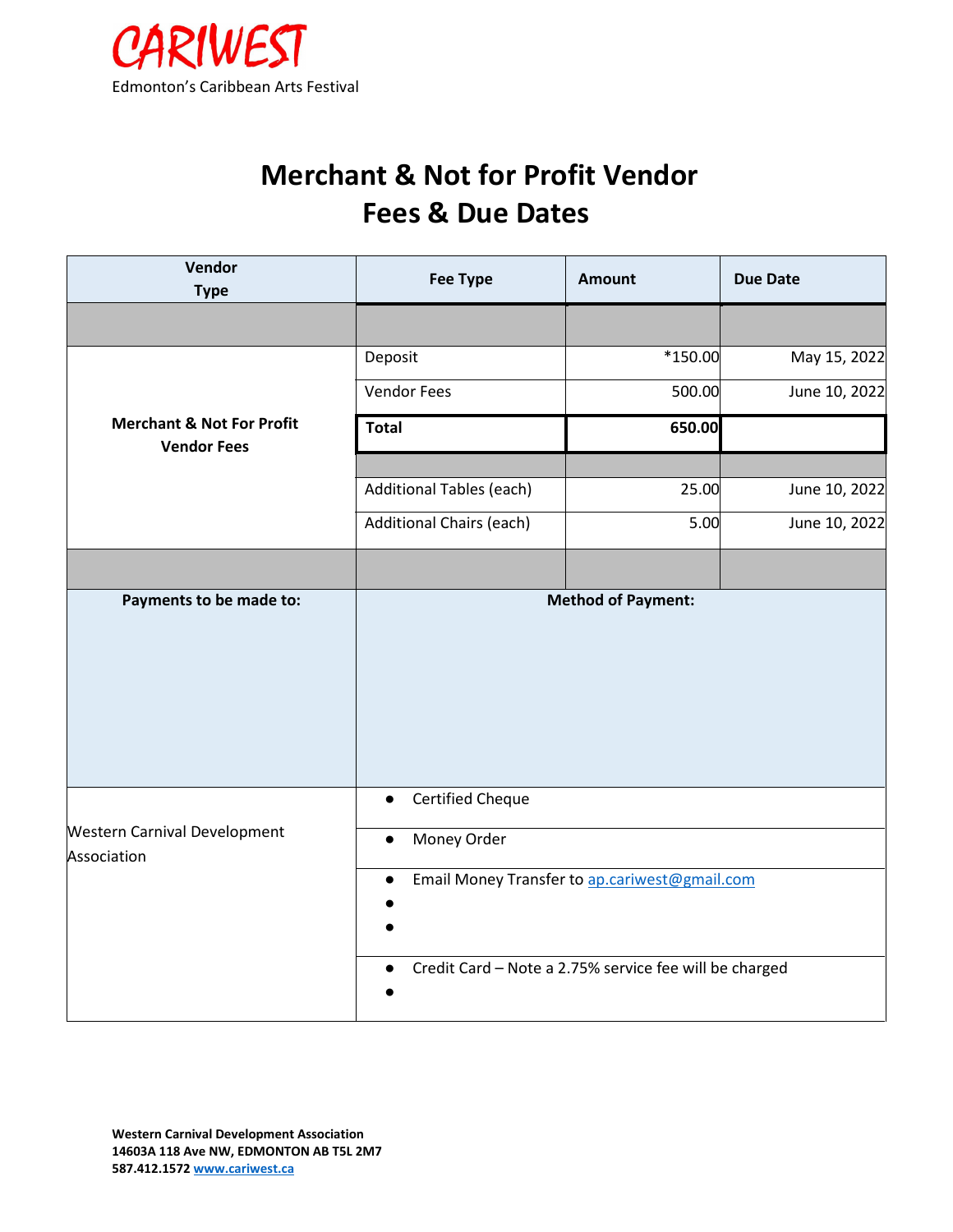

### **Mandatory Attendance**

All Prospective Vendors are required to attend an information session and an Orientation meeting. Co-hosted by AHS and Edmonton Civic Events in **July**, all participating vendors are required to attend. Any vendor who is not in attendance or does not have a representative attend will lose their deposit.

|            | Orientation |  |
|------------|-------------|--|
| Date: TBD  |             |  |
| Time: TBD  |             |  |
| Place: TBD |             |  |

### **General Rules & Regulations**

All vendors are required to abide by the following rules and regulations as set forth by Western Caribbean Development Association (WCDA).

WCDA reserves the right to issue immediate fines, close or disqualify that vendor from future festivals if that Merchant does not abide by these rules and regulations. Future participation in the Cariwest Caribbean Arts Festival is dependent upon compliance with all rules and regulations.

#### **General Rules & Regulations**

- Vendors must have adequate staff to stay open during Caribbean Village hours of operations failure to do so will result in a fine of \$150
- All vendors must be ready to go at time of inspection. Any vendor who is late for set up or is unprepared for the inspection, risk being removed from the festival and *losing their deposit*
- The Vendor must comply with all obligations owed to any sponsor of the Cariwest Festival
- Vendors may NOT extend the boundaries of their booth under any circumstance. Booth boundaries are restricted to the confines of the tent space
- The Vendor is responsible for operating and maintaining its booth, including its contents, and the surrounding area in an impeccable manner
- All property of the Vendor or any part thereof, shall be at the risk of the Vendor
- The Vendor hereby accepts full responsibility for any claim, loss, damages, costs and all expenses (including solicitor expenses as applicable). Subsequently, The Vendor hereby accepts full responsibility for expenses incurred by WCDA in defending such a claim – as **WCDA** is **not liable** for any **vendor expenses**, advanced by any person or entity
- The Vendor shall ensure that all employees, agents, contractors, permitted invitees, directors, officers, and anyone whom the Vendor is responsible for, comply with all applicable statutes,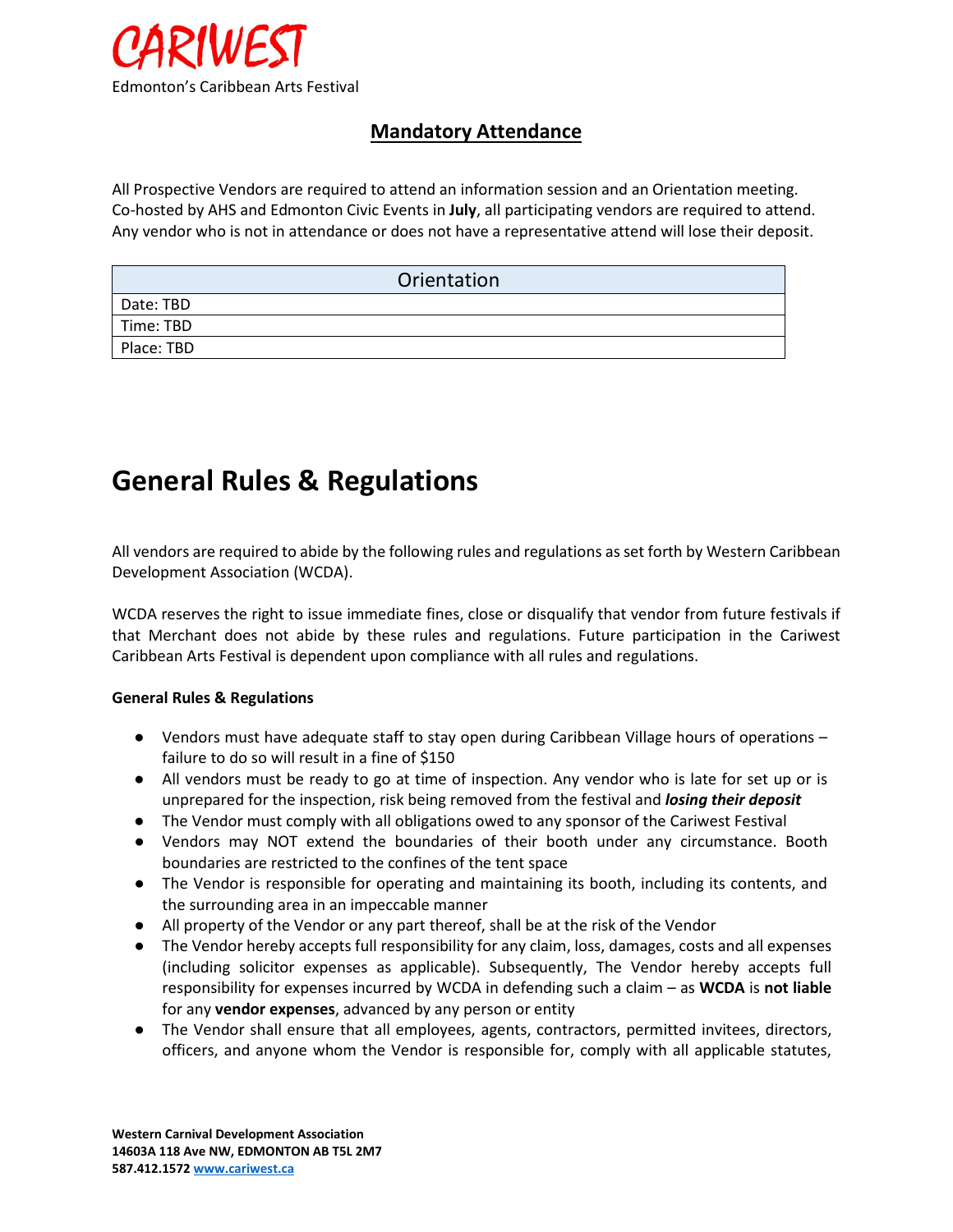

regulations, rules, by-laws, policies and directives of Western Carnival Development Association, the Federal, Provincial, Municipal governments or any other governing body whatsoever.

- Western Carnival Development Association or and the City of Edmonton shall have access at all times to the Vendor's Site and Booth
- No lotteries, gambling, or games of chance are allowed at the Festival. Free draw for prizes is permitted, providing no purchase is require
- WCDA reserves the right to use any photographs, video footage and audio recordings to market and promote the Festival without recourse or liability. Said images and/or recordings may also be used on the Festival website, internet or social media, television or radio spots, or in published literature in future years
- ●

### **General Rules & Regulations (***continued)*

WCDA, City of Edmonton, Emergency Services, or any other regulatory body reserves the right to exercise control to protect the safety of the public as needed, should a situation occur where this becomes necessary.

The applicant shall indemnify and save harmless **Western Carnival Development Association** from any and all claims, actions, costs or damages which may arise as a result of any closure of a vendor, or of all or part of the festival, including without in any way limiting the generality of the foregoing, solicitor and client costs which WCDA may incur.

Notwithstanding any other Section in this Agreement, W.C.D.A, in its sole and unfettered discretion, reserves the right to refuse any application it receives from any vendor that wishes to participate in the Cariwest Festival. Late submissions will NOT be accepted.

All vendors are required to abide by the following rules and regulations as set forth by Western Caribbean

#### **Maintenance & general housekeeping of booth**

- Vendors are responsible for maintaining acceptable standards of cleanliness within the booth including trash removable. Garbage disposal areas will be on site
- Any damages sustained to, or cleaning required of the tent or surrounding areas, shall be deducted from the Vendor's deposit
- Vendors are permitted to play music in their booths during the operating hours of the Festival, ensuring the music doesn't exceeded confines of the booth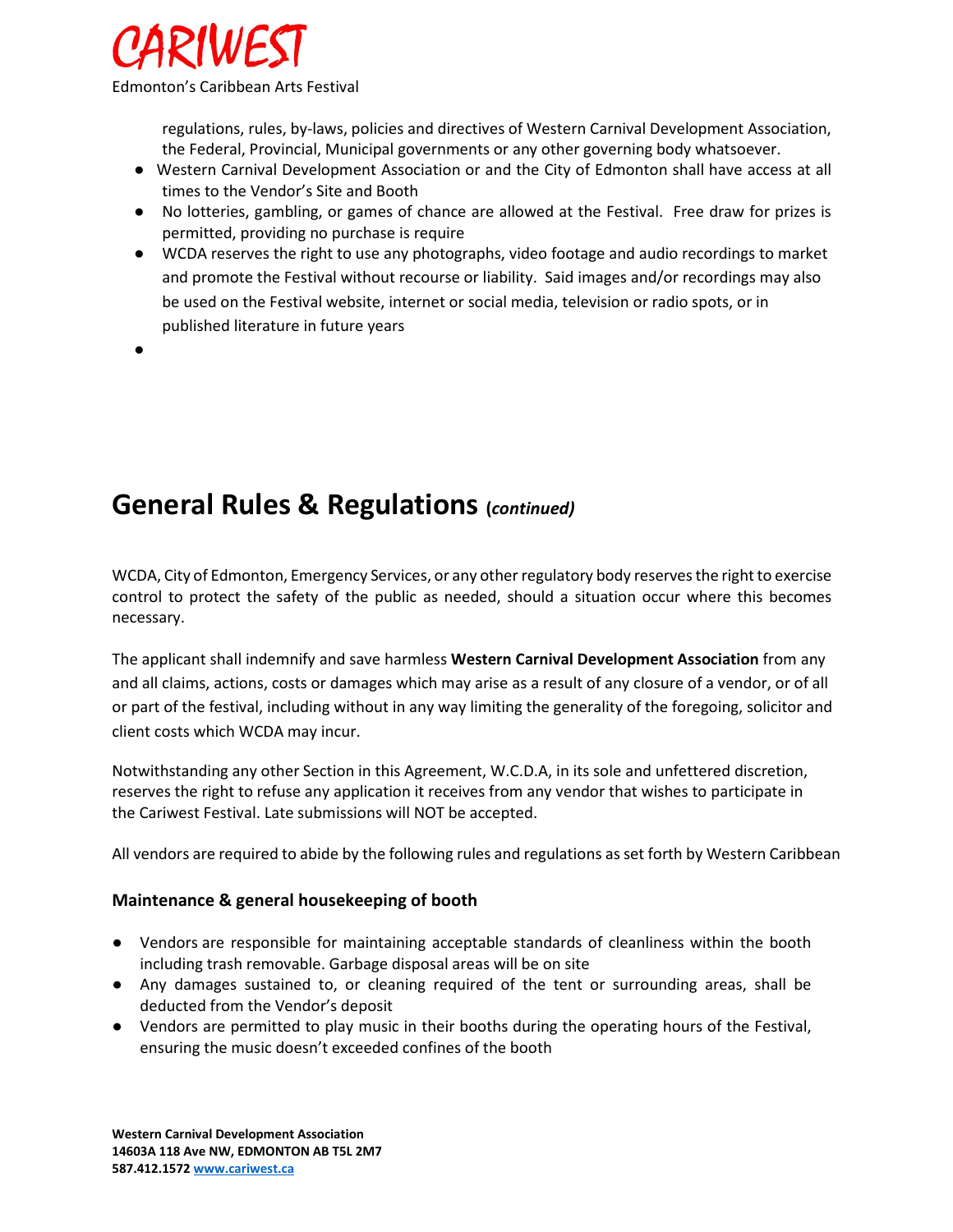

- A final inspection of the site must be completed at the end of the festival, prior to leaving the designated site, with a WCDA staff member
- Distribution of promotional materials are prohibited
	- o CARIWEST has exclusive rights to Federal Plaza for the duration of the Cariwest Caribbean Arts Festival from August 5 - 7, 2022
	- o No flyers, ticket sales, loudspeaker, distribution or promotion of any unassociated events will be permitted on Federal Plaza during this time

## **Application Guidelines & Requirements**

### *Please see more detail information and requirements in the Festival Rules and Regulations section bel***ow**

| Application              | Application to participate in the Cariwest Festival must submitted and all fees paid in<br>full by June 10, 2022. Fees may be paid by cash, email transfer or by certified cheque<br>payable to Western Carnival Development Association                                                                                                                        |
|--------------------------|-----------------------------------------------------------------------------------------------------------------------------------------------------------------------------------------------------------------------------------------------------------------------------------------------------------------------------------------------------------------|
| Cancellation             | Notice to cancel participation is required by June 1st<br>Deposits will not be refunded if a vendor cancels their participation after June 17,<br>2022                                                                                                                                                                                                          |
| Application<br>Review    | WCDA reviews each application to determine suitability for the Cariwest Festival. Fees<br>paid will be refunded if a merchant/vendor is not approved for the festival.                                                                                                                                                                                          |
| Merchandise              | Merchandise must be relating to, or be representative of, the cultural objectives of<br>the Cariwest Caribbean Arts Festival. Generic products (i.e.Tupperware, sunglasses,<br>running shoes, cleaning products, Disney merchandise, etc.), products with<br>commercial logos (i.e. Nike, Gucci or Louis Vuitton branded goods), are not permitted<br>for sale. |
| Description<br>/pictures | Include a description and pictures of the types of arts, crafts or merchandise you will<br>be demonstrating, selling, and/or displaying to the public.                                                                                                                                                                                                          |
| Not permitted            | The Cariwest Festival is a family-oriented event and, as such, inappropriate<br>merchandise, including but not limited to merchandise exhibiting crude and vulgar<br>words or actions, are not allowed. Failure to remove such merchandise or material<br>will result in the assessment of fines being levied and the closure of the offending                  |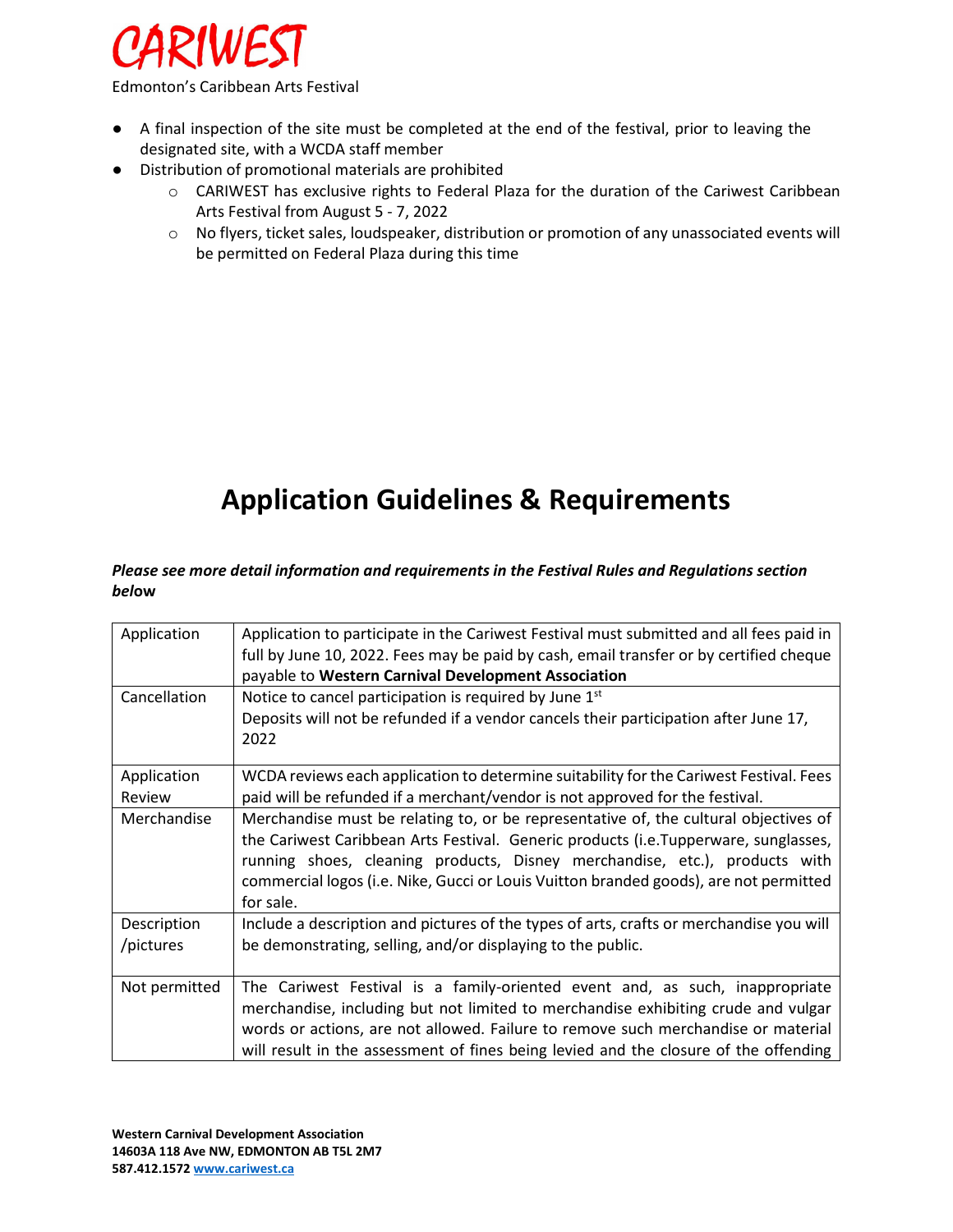

|            | Merchants' operations and potential disqualification of the Merchant from future                                                                                                                                                                                                                                                                                                                                                                                                                                                                                           |  |  |  |
|------------|----------------------------------------------------------------------------------------------------------------------------------------------------------------------------------------------------------------------------------------------------------------------------------------------------------------------------------------------------------------------------------------------------------------------------------------------------------------------------------------------------------------------------------------------------------------------------|--|--|--|
|            | Festivals.                                                                                                                                                                                                                                                                                                                                                                                                                                                                                                                                                                 |  |  |  |
| Insurance  | Vendors are responsible for safeguarding their goods and must carry a<br>Comprehensive General Liability Policy with limits of not less than \$2,000,000, A<br>photocopy of the Certificate of Insurance must be submitted with the application<br>naming both Western Carnival Development Association and the City of Edmonton as<br>additional insured. Booths are not insured by the City of Edmonton, WCDA, Cariwest                                                                                                                                                  |  |  |  |
|            | Caribbean Arts Festival or any sponsoring agents.                                                                                                                                                                                                                                                                                                                                                                                                                                                                                                                          |  |  |  |
| Disclaimer | The Vendor shall defend, save, and hold harmless the City of Edmonton, Western<br>Carnival Development Association, Cariwest Caribbean Arts Festival, their respective<br>officers, agents, board members, staff, volunteers, sponsors, and assigns from any<br>claims, damages, losses, liability or expense which may arise, and shall not be held<br>responsible for any loss of damage due to fire, accident, theft, weather, acts of god,<br>vandalism, or any other loss or injury whatsoever or not specially described herein,<br>whether past, present or future. |  |  |  |

## **Application Checklist**

Please include everything below with the submission of your registration form. Incomplete applications will not be accepted.

A completed and signed copy of the Application Form

Paid deposit and the remaining fees must be paid no later than June 10, 2022

Short Bio about your company

links to we**b**site and/or social media sites

A Comprehensive General Liability Policy with limits of not less than \$2,000,000, which names **Western Carnival Development Association** and the **City of Edmonton as additional insured Parties**. A photocopy of the Certificate of Insurance must be submitted with the application.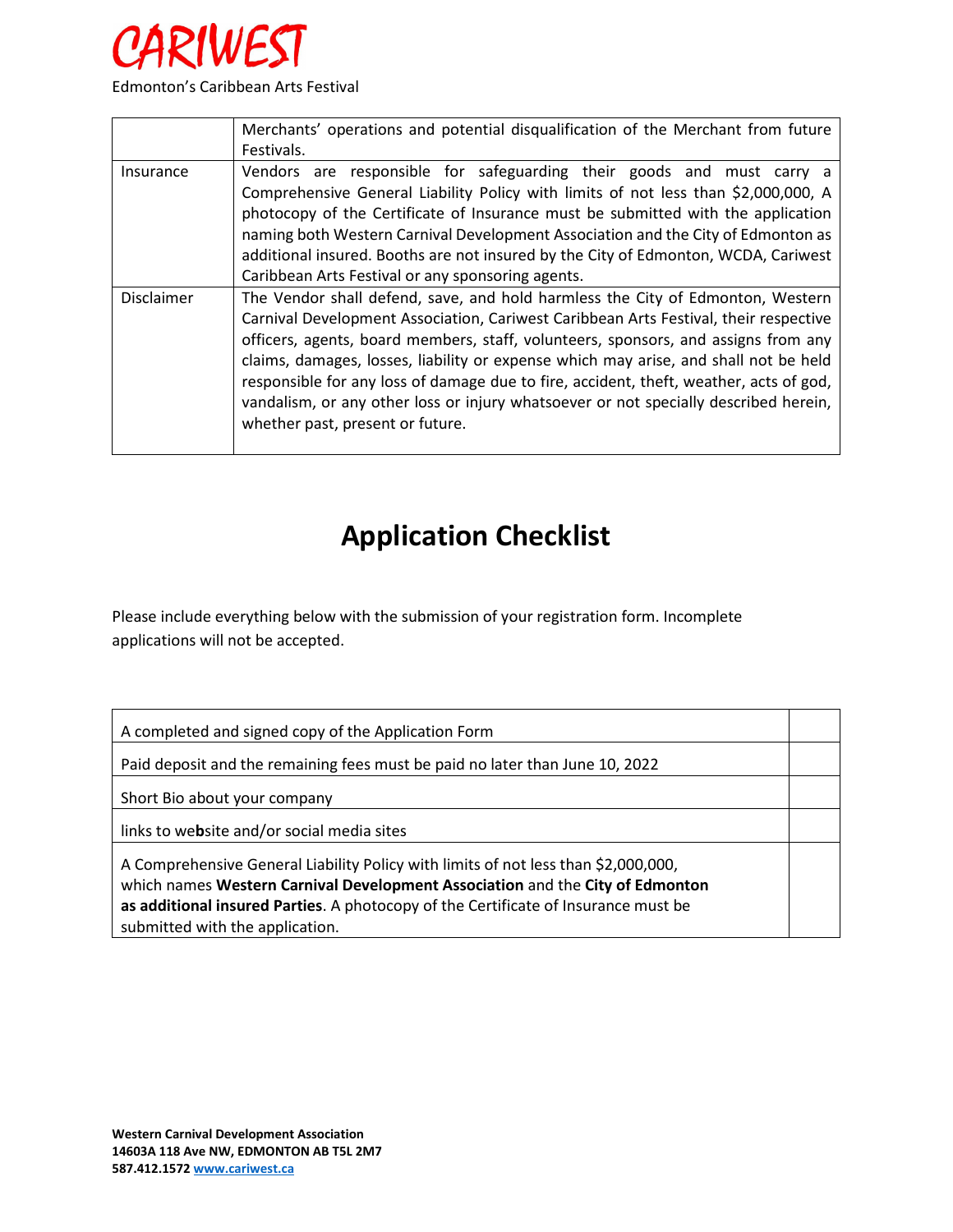

### **Cariwest Vendor 2022**

## **Application Form**

| <b>Concession Name</b>                     |  |
|--------------------------------------------|--|
| Vendor Type (Art, clothing)                |  |
| Manager Name                               |  |
| <b>Mailing Address</b>                     |  |
| Phone                                      |  |
| Email                                      |  |
| Website and Social Media tags              |  |
| Electricity - do you require?              |  |
| Please specify amp required:               |  |
| 15 amp (4 circuits) or 30 amp (4 circuits) |  |

| <b>Fees</b>                | <b>Amount Due</b> | <b>Date Paid</b> | <b>Form of Payment</b> |
|----------------------------|-------------------|------------------|------------------------|
| Deposit                    | 150.00            |                  |                        |
| Registration (tent vendor) | 600.00            |                  |                        |
| Additional Tables (\$25ea) |                   |                  |                        |
| Additional Chairs (\$5ea)  |                   |                  |                        |
| <b>Total Amount Due</b>    |                   |                  |                        |

*Please sign to acknowledge that you have read all the information, rules and regulations and agree to be bound by this contract.*

**Sign: \_\_\_\_\_\_\_\_\_\_\_\_\_\_\_\_\_\_\_\_\_\_ Date: \_\_\_\_\_\_\_\_\_\_\_\_\_\_\_\_**